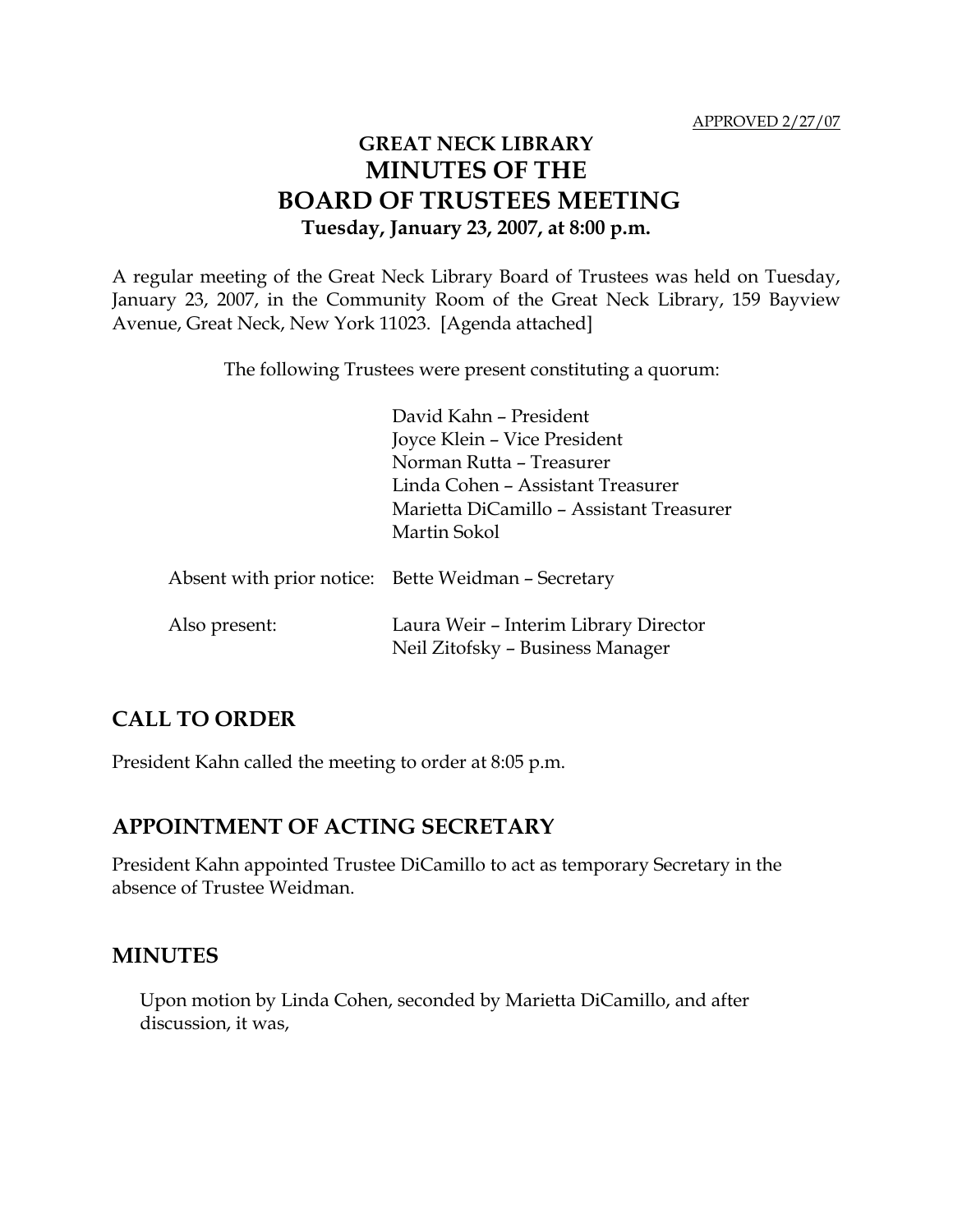**RESOLVED**, that the Board of Trustees of the Great Neck Library approve the Minutes of the Regular Meeting of December 19, 2006, as presented.

VOTE:Yes – 6 (Cohen, DiCamillo, Kahn, Klein, Rutta, Sokol) *MOTION CARRIED UNANIMOUSLY*

## **TREASURER'S REPORT – PERSONNEL REPORT**

During the month of December 2006, revenue received was \$1,001,422. Total expenses were \$640,468.

At the close of business, December 31, 2006, total unadjusted operating fund holdings were \$1,253,031. Of these funds, \$1,249,596 was on deposit at HSBC and the Bank of New York, and \$3,435 was on hand in Petty Cash funds at Main and the Branches. This compares to a December 31, 2005, balance of \$1,171,834.

Additionally, the unadjusted cash balance of the Main Building and Special Services fund was \$1,208,025; the Automated Library fund was \$57,953; the Restricted Gift fund was \$50,234; the Branch and Special Services fund was \$102,758. These funds totaled \$1,418,970 on December 31, 2006. The December 31, 2005 total was \$1,381,841.

(a) Upon motion by Norman Rutta, seconded by Linda Cohen, and after discussion, it was,

> **RESOLVED,** that the Board of Trustees of the Great Neck Library accept the January 23, 2007, Treasurer's Report with the Personnel Changes of December 16, 2006, through January 19, 2007.

**VOTE:** Yes – 6 (Cohen, DiCamillo, Kahn, Klein, Rutta, Sokol) *MOTION CARRIED UNANIMOUSLY*

(b) Upon motion by Norman Rutta, seconded by Marietta DiCamillo, and after discussion, it was,

> **RESOLVED,** that the Board of Trustees of the Great Neck Library authorize the Treasurer, who has reviewed all checks and supporting documentation, to pay the persons named in the Warrant dated December 16, 2006 through January 19, 2007, Paid Checks numbered 0023441 through 0023445, 0023507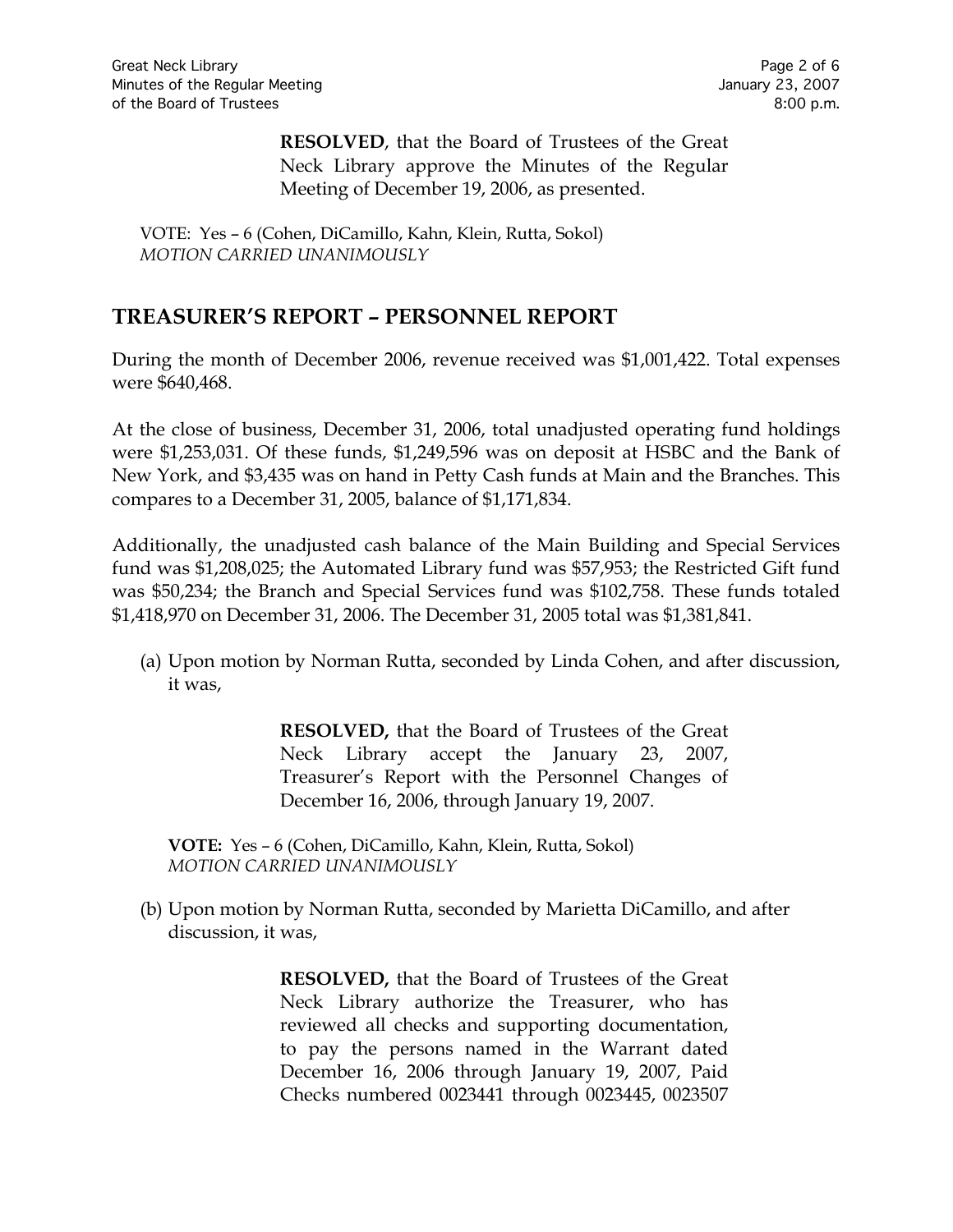through 0023512, 1178 through 1179 and 34732 through 34756 and To-Be-Paid Checks numbered 34757 through 34860, the sums set against their respective names, amounting in the aggregate to \$158,637.24.

**VOTE:** Yes – 6 (Cohen, DiCamillo, Kahn, Klein, Rutta, Sokol) *MOTION CARRIED UNANIMOUSLY*

(c) Upon motion by Norman Rutta, seconded by Marietta DiCamillo, and after discussion, it was,

> **RESOLVED,** that the Board of Trustees of the Great Neck Library accept the Payroll Warrants dated December 4 and December 18, 2006, which have been reviewed by the Treasurer, in the amounts of \$167,511.75 and \$185,536.07 respectively, for a total of \$353,047.82.

**VOTE:** Yes – 6 (Cohen, DiCamillo, Kahn, Klein, Rutta, Sokol) *MOTION CARRIED UNANIMOUSLY*

## **REPORT**

#### INTERIM DIRECTOR [appended]

Interim Director Weir also reported that it was her intent to send the lease proposal for the Lakeville Branch to Legal Counsel William Cullen for him to review. As Mr. Cullen tendered his letter of resignation to be effective immediately, she advised that it would be sent to Kevin Seaman instead.

Trustee DiCamillo requested that a copy of the proposal be sent to the Branch Committee. Trustee Rutta requested a copy of the proposal and the expired lease.

Interim Director Weir asked if any one was reading the NLS Board of Trustees Minutes that were being sent to them and if so, should copies continue to be sent. Trustee DiCamillo would like copies to continue to be sent to her and the other Trustees declined.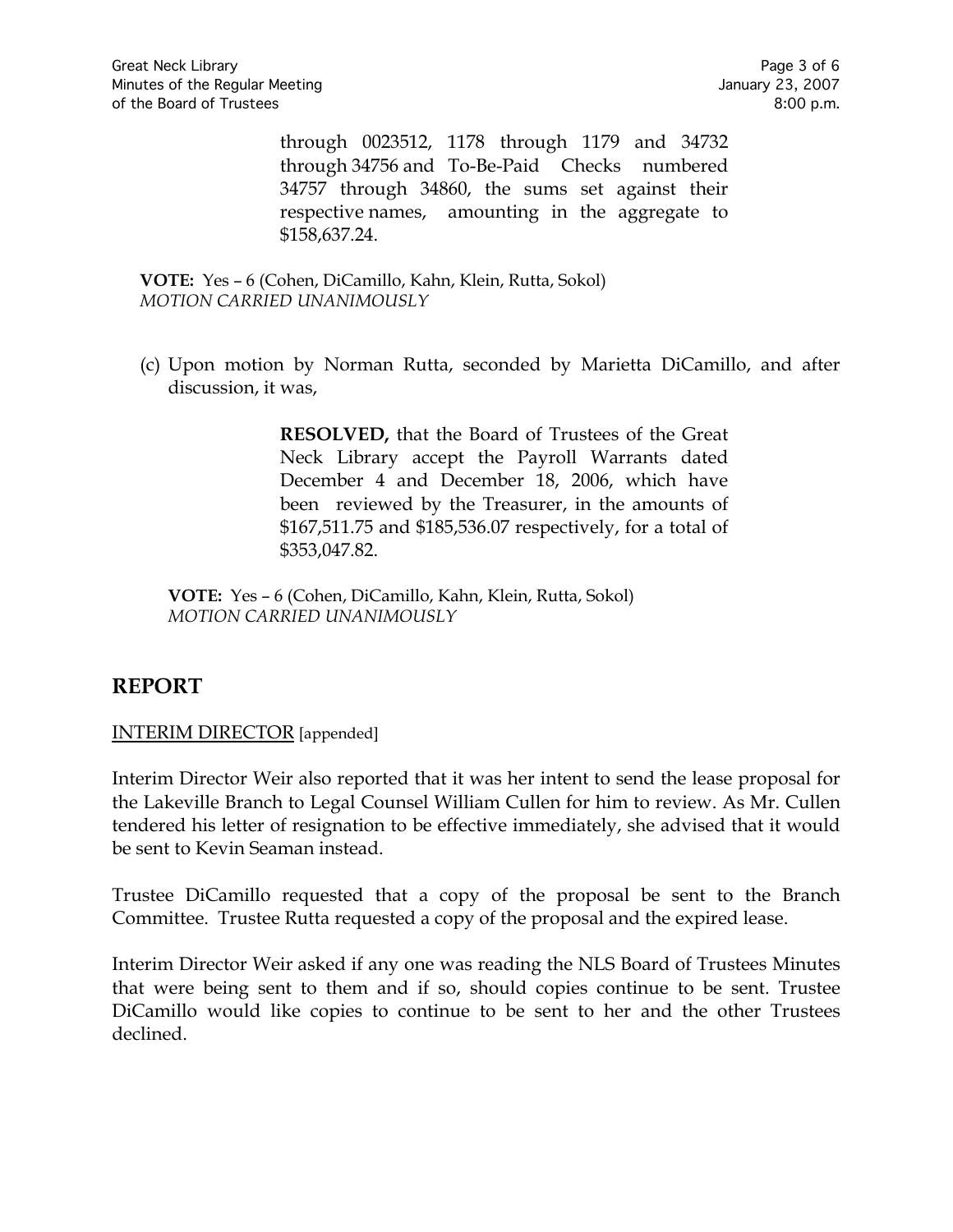### **OLD BUSINESS**

#### POLICY COMMITTEE RECOMMENDATIONS

#### **(i) Each policy change should be aired in public at least three times prior to vote:**

President Kahn had planned on visiting board meetings of other local municipalities to see how they dealt with this situation before action was taken as this would be advantageous to the Board when making its decision. Other Trustees were encouraged to attend such meetings. This was tabled until the February Board meeting.

Public Comments: Karen Rubin, William Morrill

#### **(ii) Formal minutes should be taken at all committee meetings, except the Personnel Committee:**

This was discussed at the January 22, 2007, Finance Committee meeting and it was the general consensus that Board members should not be taking minutes but someone should be hired for this. It was suggested to ask Marjorie Malcolm if she would be willing to take minutes at the Board Committee meetings for which she would be compensated. Interim Director reported that she spoke to Marjorie who is thinking about it; also the job could be posted in the Staff Room and if any one else were interested, that individual could apply. Decision on this is tabled until the February Board meeting by which time, they will have Marjorie's response.

Public Comments: Ralene Adler, William Morrill

#### **(iii) Legal Counsel to be present at Board meetings:**

The Board was indecisive as to whether legal counsel should be present at all Board meetings. This was tabled until the February Board meeting when the new Board will then be seated. The Interim Director indicated that she had sent out RFPs to five attorneys, including William Cullen and Kevin Seaman, along with others selected from a listing of attorneys used by libraries in Nassau County that is maintained by the Nassau Library System. Trustee Rutta requested a copy of the RFP.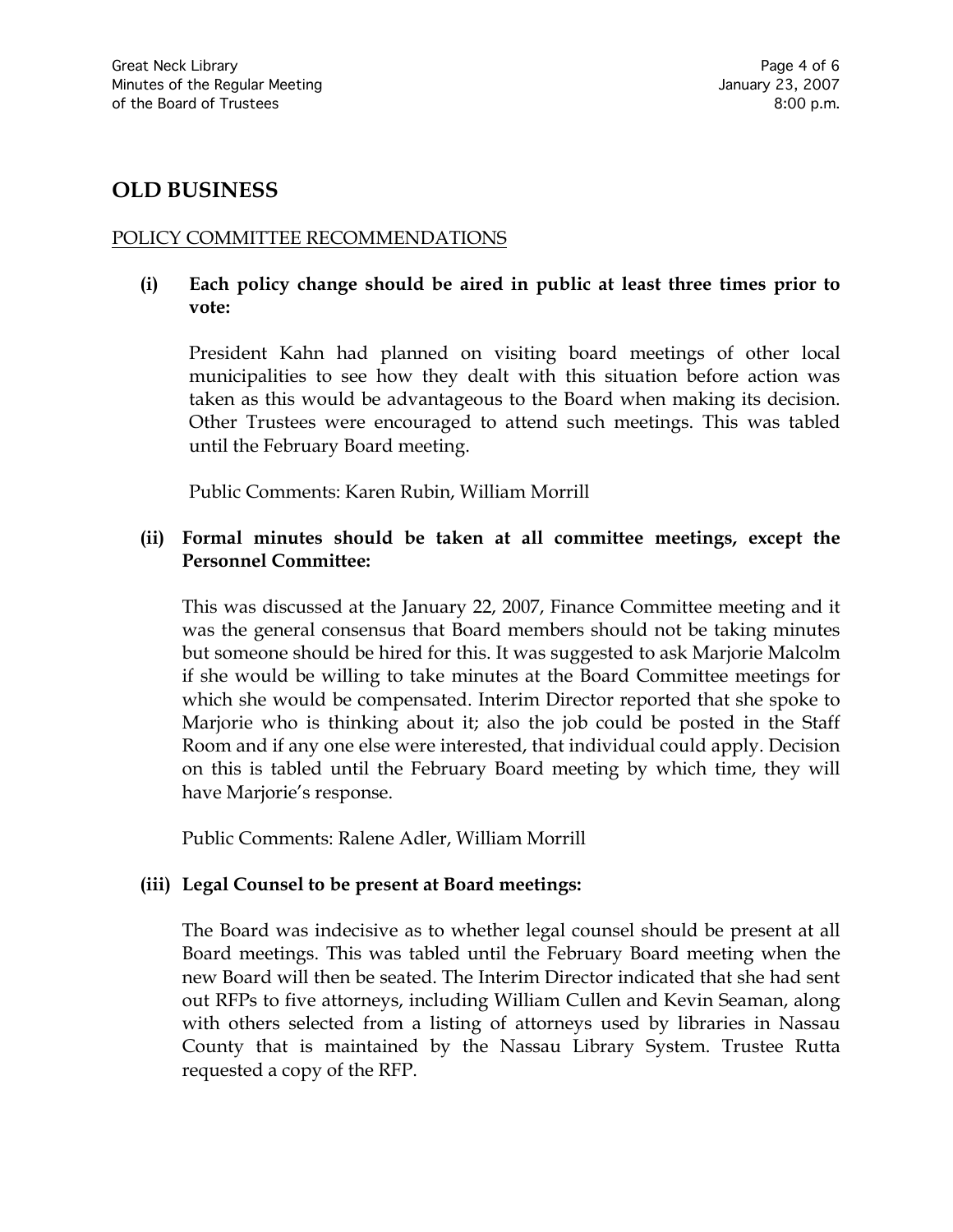Public Comments: Ralene Adler

**(iv) The Board should be responsible for hiring the Library Director and the Business Manager, who in turn hire all other employees. The Committee was split on whether or not the Assistant Director should be appointed by the Board or by the Director and Business Manager, who appoint Department Heads:**

Trustee DiCamillo motioned to adopt scenario B as the hiring policy whereby the Director would hire all employees, except the Assistant Director and the Business Manager [Board would hire Assistant Director]. There was no second so the motion failed.

Trustee Cohen motioned to adopt scenario A as the hiring policy whereby the Director shall hire all employees except the Business Manager [Director would hire Assistant Director]. Trustee DiCamillo seconded this motion.

On motion by Trustee Rutta and seconded by Trustee Sokol, the motion was tabled.

VOTE: Yes - 5<sup>4</sup> (Cohen, Kahn, Klein, Rutta, Sokol); No - 1<sup>2</sup> (Cohen, DiCamillo) corrected 2/27/07 *MOTION CARRIED* 

#### DIRECTOR'S SEARCH

Six applications were received and acknowledgement letters were sent. An Executive Session was called for January 29, 2007, at 8:00 p.m. to review the resumes and select the most qualified candidates. At the next meeting, the Board will decide whether or not other persons should join the Director Search Committee. Copies of the applications/resumes were given to the Trustees.

Traveling expenses and interview dates will be discussed at the next Board meeting.

Public Comments: Ralene Adler, Harriett Fargnoli, unidentified Lady, Naomi Feldheim, William Morrill

## **NEW BUSINESS**

### LIBRARY LEGISLATION DAY